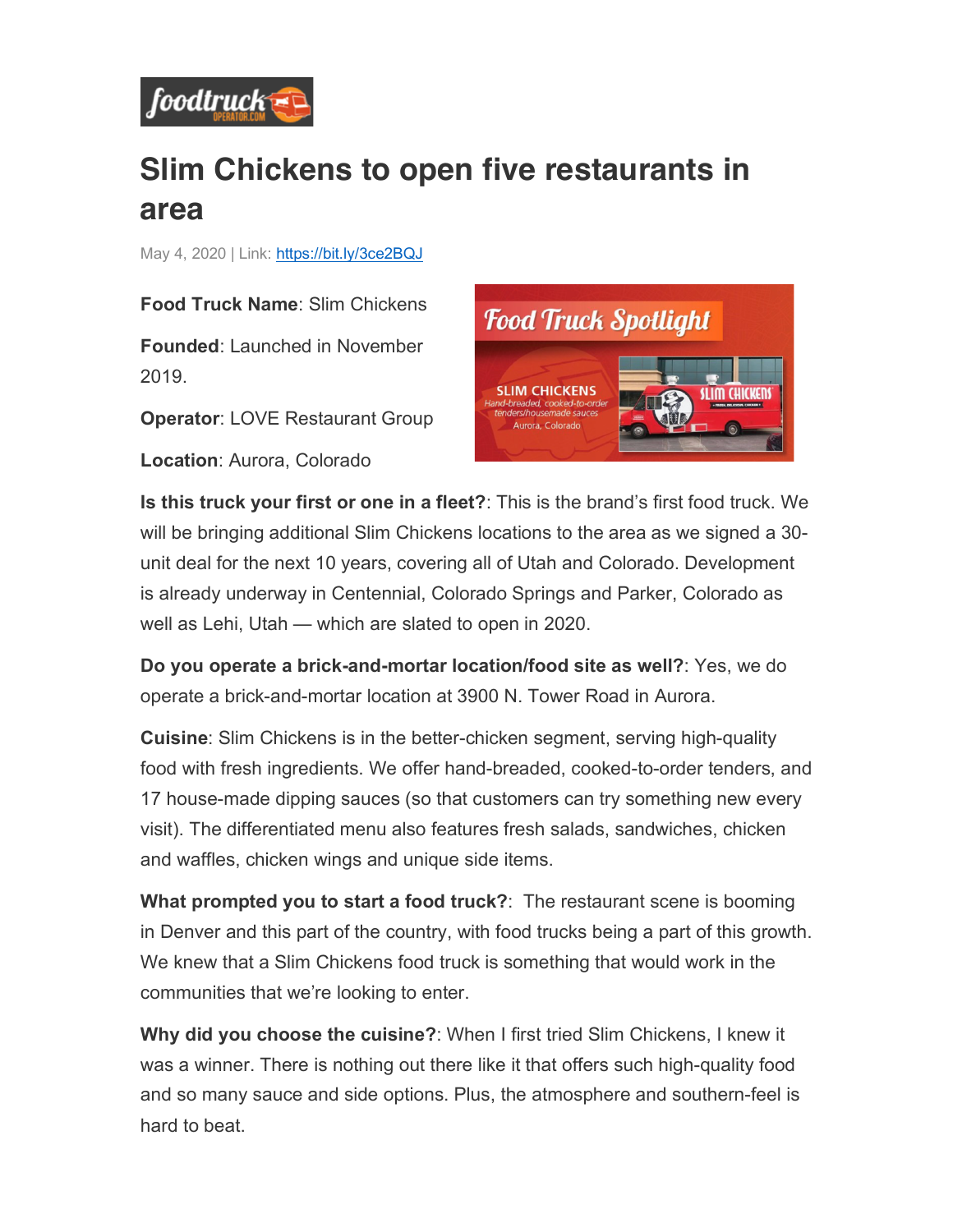**Do you make all the food on the truck or do you use home-based kitchen or commissary space?**: All of the food is prepped on the truck for immediate use.

**How did you come up with the name?**: The Slim Chickens food truck is part of the Slim Chickens' franchise. One of our founders' mother actually came up with the name and the rest is history!

**What's the best part of being a food truck operator?**: The best part of being a food truck operator is all of the people we get to meet — customers line up outside to try out our food and it really boosts that community feel when we see them talking amongst each other while enjoying the food we were able to provide.

**What's the worst part of operating a food truck?**: There are a lot of different rules and regulations to owning a food truck, from where you can park to getting permits. In a perfect world, it would be great to be able to go wherever, whenever. But, we know those rules and regulations have a place so in the end it all works out!

**What lessons have you learned since launching the truck?**: How to effectively book the truck at the right events. We've graduated from taking any place that would have us to being selective about which brands and companies we align with.

**Is there anything you would have done differently at the start?**: I would have set the kitchen equipment up differently, now that we've actually served guests out of it and know how the kitchen flows.

**Any tips/advice to others thinking of launching a food truck?**: A food truck is only as successful as the events and locations it serves at. Make sure that you have strict criteria for what events and brands you will partner with.

**Do you have any anecdotes about running a food truck — any unique interactions or special events you've been booked at**?: My favorite event so far was working the Ice Christmas event at the Gaylord National Resort & Convention Center in Aurora. Every day, thousands of people came to the event to see Christmas decorations, shows and performances. The hotel brought in a couple of food trucks to help with the demand for food. It was so fun to see everyone dressed in Christmas outfits and to just see the joy and cheer on the